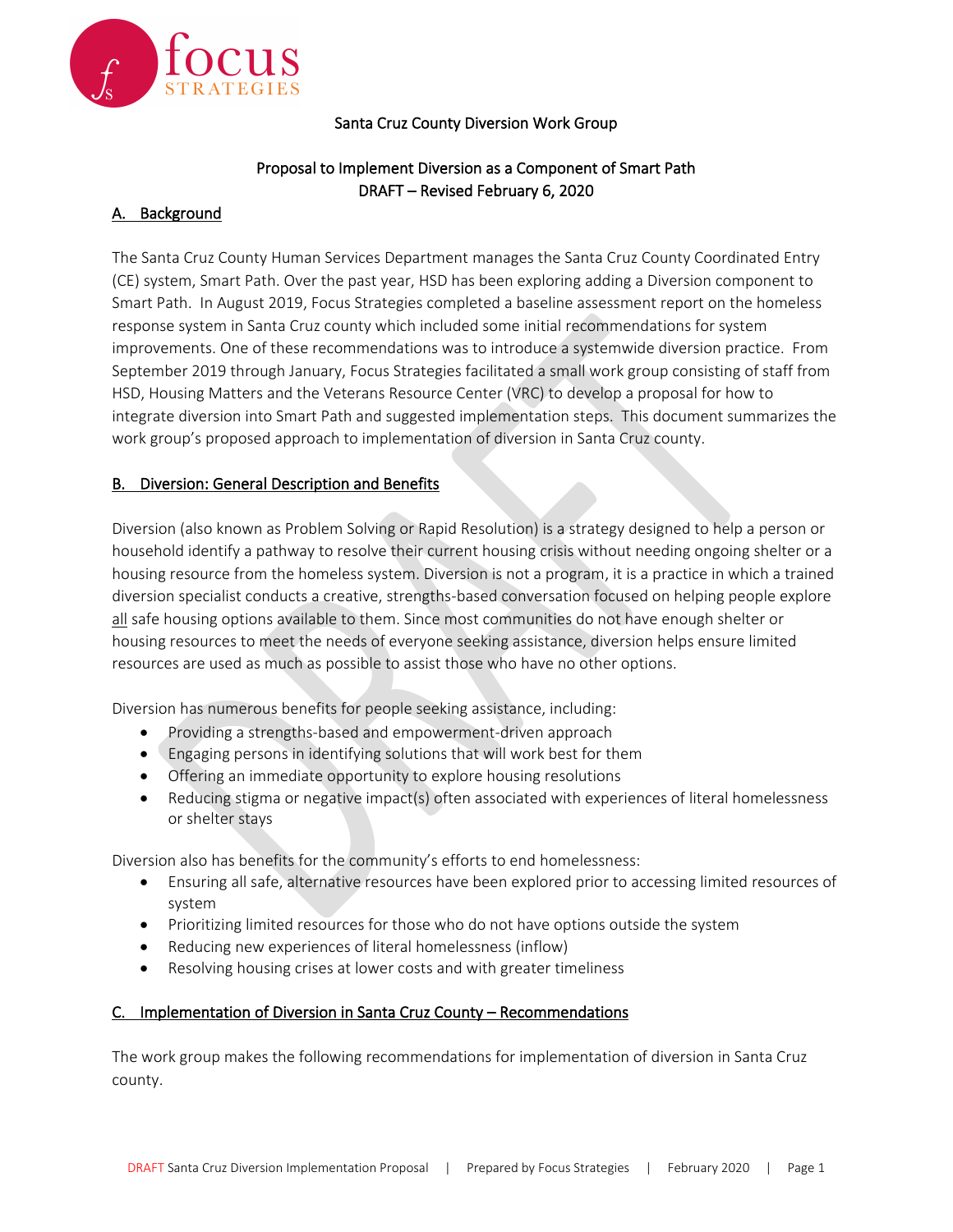### 1. Goals

The main goals of diversion in Santa Cruz are:

- Quickly responding to the crisis of homelessness with a strengths-based strategy that empowers people who are experiencing homelessness to identify solutions;
- Reducing the numbers of people who are waiting for shelter or for a housing placement through Smart Path;
- Reducing the number of Smart Path assessments assessments are done only when other options are exhausted, not as a first step;
- Ensuring housing placements through Smart Path are prioritized for people who need them most.

The group also discussed finding a different name than "diversion" that better reflects the strengthsbased nature of the practice. Some options proposed included: rapid solution, first solution, and primary solution.

### 2. Target Population

The target population for diversion in Santa Cruz will be any individual or family seeking assistance from the homeless system, including:

- Those who are literally homeless unsheltered or living in emergency shelter
- Those who are fleeing domestic violence

Those who are not yet literally homeless but have unstable housing situations (e.g. doubled up, couch surfing) and people who are housed but facing possible eviction (e.g. behind on rent, received 30-day notice), generally would not be eligible for diversion as they are not at imminent risk of literal homelessness. Households in this situation would be referred to traditional prevention resources for financial and/or legal assistance.

### 3. Where and How Offered

### Integration of Diversion into Smart Path Process

The work group recommends that diversion be integrated into the Smart Path process as follows:

- A diversion conversation will be conducted with each individual or family as a first step of the Smart Path process, prior to conducting the Smart Path Assessment (VI-SPDAT);
- Diversion conversations will be conducted by Assessors, either at Access Points or by Roaming Assessors. These staff positions may have a new name, such as "Diversion Specialist" or "Assessor/Problem Solver," or "Assessor/Diversion Specialist."
- Assessors/Diversion Specialists will receive training on how to implement this practice with fidelity to best practices.
- Currently, there are around 300 individuals trained to conduct assessments, but most of them conduct only a handful of assessments each year. In order to ensure high quality and similar experience for people who approach the system, with diversion integrated in the new system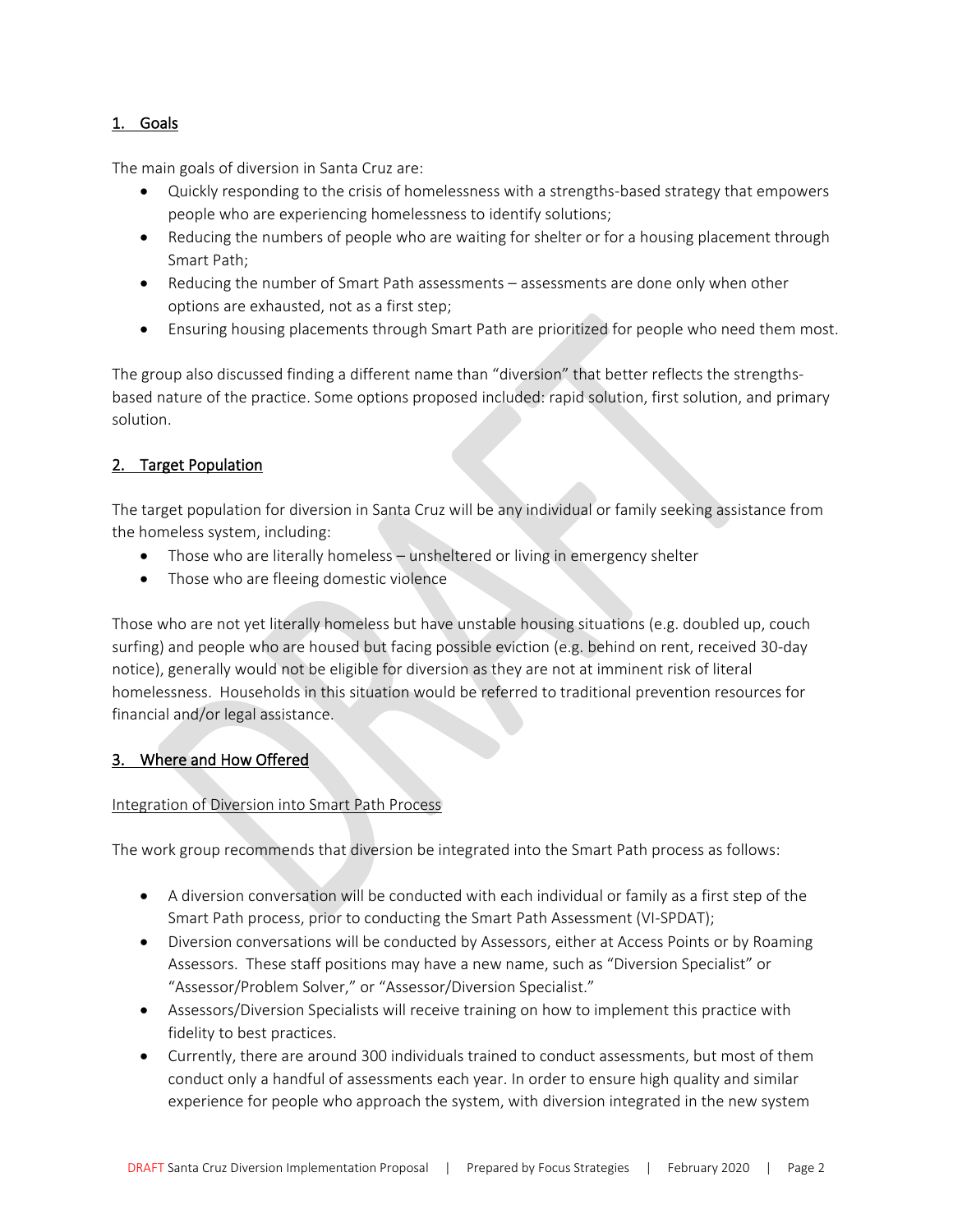approximately 40 - 50 of the current assessors will continue to conduct assessments (as well as conducting diversion), while the remaining assessors will be trained to explain the new Smart Path process and direct people to an Access Point where they can receive diversion and assessment. Roaming Assessors will be available to come and do diversion/assessment for people who cannot go to an Access Point, to ensure this change does not create access barriers.

- Assessors/Diversion Specialists will attempt diversion with each household. For those that are able to successfully identify a housing solution (such as moving in with a friend or family, restoring a former housing situation, returning to their community of origin, or other solution), the Assessor/Diversion Specialist will provide support to execute the solution. The extent to which Assessors/Diversion Specialists will be able to provide any ongoing support to help implement housing solutions will be dependent on resources (see below, under Duration of Diversion assistance).
- Assessors/Diversion Specialists will have access to a pool of flexible funding that can be used to support clients to implement housing solutions (small amounts of one-time assistance, such as for move-in costs or to help defray a debt that will allow a person to move back in with a friend or family member).
- Households that do not identify a solution through diversion will move on to receive an assessment for a housing resource.
- If Inventory-Based Prioritization is adopted (see below) the person or household would be informed immediately after their assessment whether they are likely to receive a housing referral or not, and if not be encouraged to re-engage with diversion.

The flow chart at the end of this document illustrates visually how Diversion would fit into Smart Path.

#### Developing a Diversion Guide and Training Curriculum:

- Diversion generally works best as a flexible and strengths-based conversation rather than a fixed set of questions, so the work group does not recommend developing a specific diversion tool or questionnaire. Instead, HSD will develop a Diversion Manual. The group discussed the value of having a diversion guide that incudes sample questions but allows for flexibility in how staff conduct the conversation.
- Becoming a successful diversion practitioner requires very specific skills, including: active listening, open-mindedness, flexibility, problem-solving, motivational interviewing and engagement. Assessors/Diversion Specialists will receive both initial and ongoing training on diversion, which will be coordinated by HSD. Training will include role playing, as well as opportunities to shadow experienced diversion specialists as well as being observed and receiving feedback from an experienced practitioner.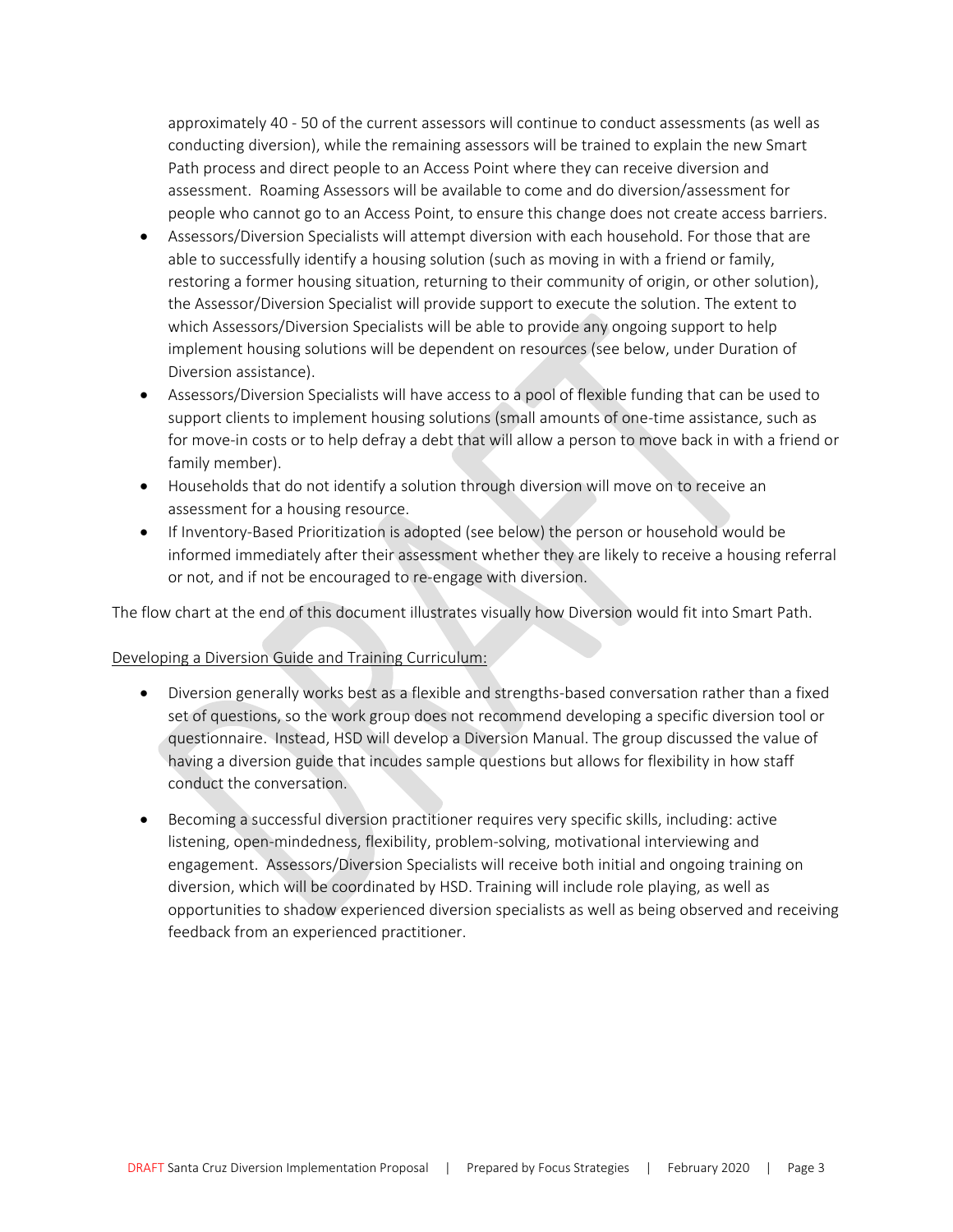#### Duration of Diversion Assistance:

- In some communities, a household that is being diverted can work with a Diversion Specialist for a specified time period to implement a solution, while in others, assistance is offered only at the point of contact ("one touch") with a little bit of follow up available.
- The work group recommends that Assessors/Diversion Specialists have the ability to work with people over a period of time, ideally about 30 days. Currently the 4 roaming assessors can do a longer period of engagement with people, but other assessors cannot, and resources would be needed to add this to the work assessors do.

### Other Proposed Changes to Smart Path:

Some additional changes HSD is recommending to complement the implementation of Diversion, include:

- Shelter Placement: Conducting diversion conversations prior to shelter entry helps ensure that households who have other options do not enter shelter and preserves shelter bed capacity for those who have nowhere to go. In Santa Cruz county, shelter entry is not managed through Smart Path. However, HSD is currently conducting a pilot project with Housing Matters to refer families to Rebele Shelter through Smart Path. If this approach proves to be successful, HSD will recommend scaling this up for all shelters. This will require buy-in from shelter funders and shelter operators. Also, a set of prioritization factors will have to be developed. HSD recommends that these be based on immediate vulnerability – e.g. where the household is staying (unsheltered should have priority over people who are doubled up); acute health issues; behavioral health condition; and age (older adults, families with young children get priority).
- Inventory-Based Prioritization: Currently the Smart Path process assesses many more households each month than the system has the capacity to serve, and people who are assessed do not know whether they are likely to get assistance – in other words, there are very limited housing program openings (PSH or RRH) and many people waiting for them. To address this issue, many communities have shifted to a process of inventory-based prioritization (previously referred to as dynamic prioritization), in which a smaller number of highest needs households are prioritized, and the size of this group is based on the anticipated number of housing openings each month or each quarter. This approach ensures that there is a much smaller group of people actively waiting for assistance, making it easier to manage the list and locate people once a slot is available. However, this also means that many people will not be prioritized, making it essential that diversion assistance is available for them. HSD is developing a set of recommended changes to Smart Path to implement dynamic prioritization in conjunction with the rollout of diversion.

### 4. Measures of Success

The work group is recommending that some key performance measures be established, including:

- Percentage of people who receive a diversion conversation who are successfully diverted. Based on data from other communities, this will likely be higher for families than for adults.
- Time from diversion conversation to time the housing resolution plan is successfully implemented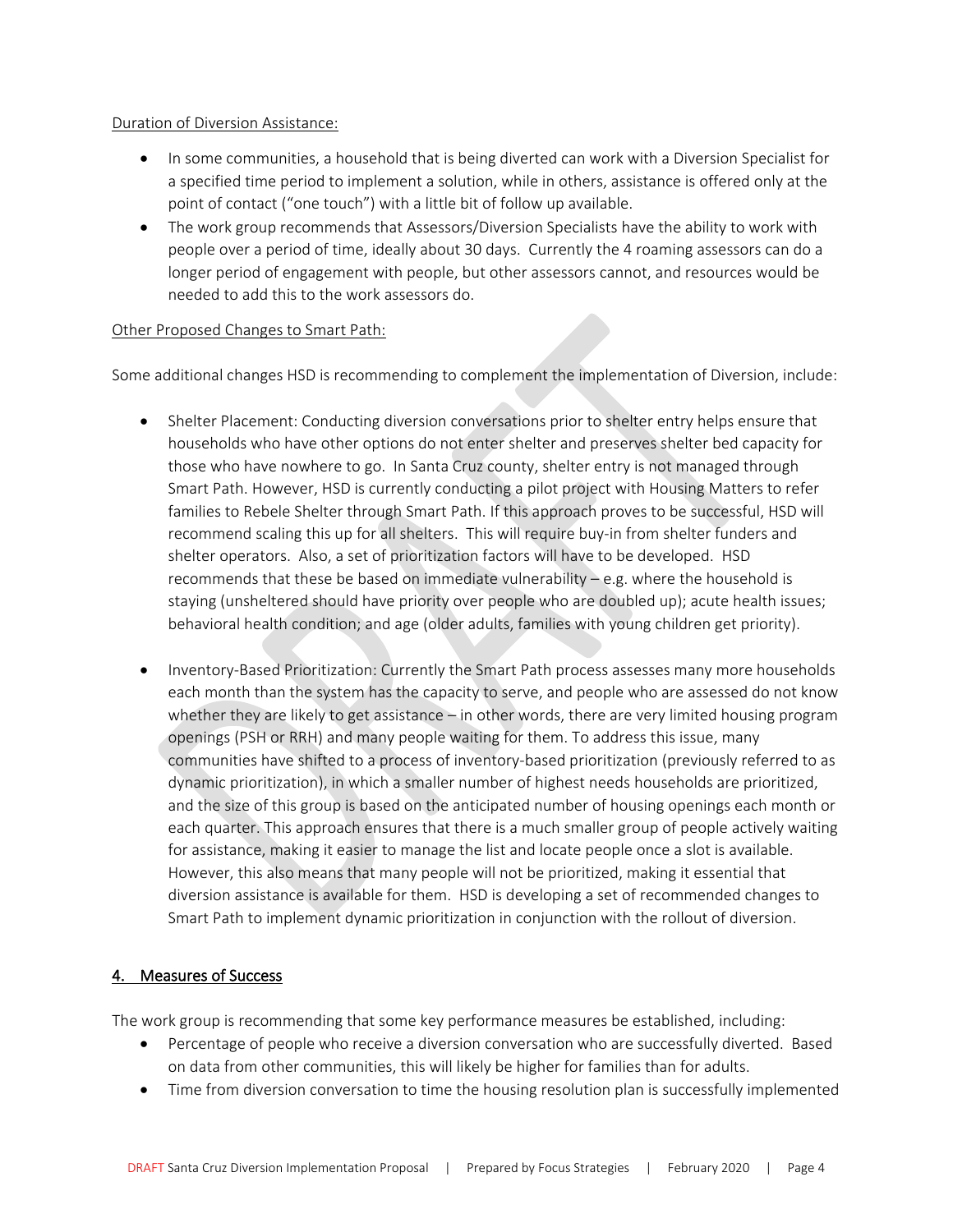• Rate of return to homelessness for people successfully diverted.

By implementing inventory-based prioritization along with diversion, HSD expects the following additional outcomes will be achieved:

- Shortening the processing time between assessment and referral to a housing program
- Fewer people, and those with higher needs, will be assessed by Smart Path

The work group is recommending that Diversion be set up within HMIS (Clarity) as a component of the Smart Path workflow, so that results can be tracked both for the individual receiving assistance and also at the system level.

### 5. Tools, Training and Resources Needed

The work group identified the following tools and training that will be needed to launch diversion (some of which have been mentioned above):

- Development of a Diversion Guide that includes suggested diversion conversation questions, outlines the practice and details policies and procedures for how diversion will be integrated into the Smart Path process;
- Development of a training curriculum that encompasses both initial training for Assessors/Diversion Specialists as well as an ongoing refresher training component;
- Establishing a learning collaborative or community of practice in which staff who are doing diversion can engage in regular peer learning
- Some organizations may need some capacity building to be able to work with clients to implement diversion plans (e.g. administering flexible funding)
- The HMIS (Clarity) system will need to be reconfigured to add diversion as a step in the Smart Path process.
- Financial resources will be needed to create a pool of flexible funding to support housing solutions
- If Assessors/Diversion Specialists will be working with clients over a period of time to implement solutions, this will likely require additional resources.

## 6. Implementation Steps and Timeline

The work group recommends the following initial implementation steps and timeline:

- Hold a "Diversion 101" training for interested stakeholders in February 2020
- Hold a meeting in February 2020 to discuss and refine this diversion proposal (and also proposal for changes to Smart Path prioritization) to Smart Path partners
- Present proposal to Smart Path Steering Committee and HAP (dates TBD)